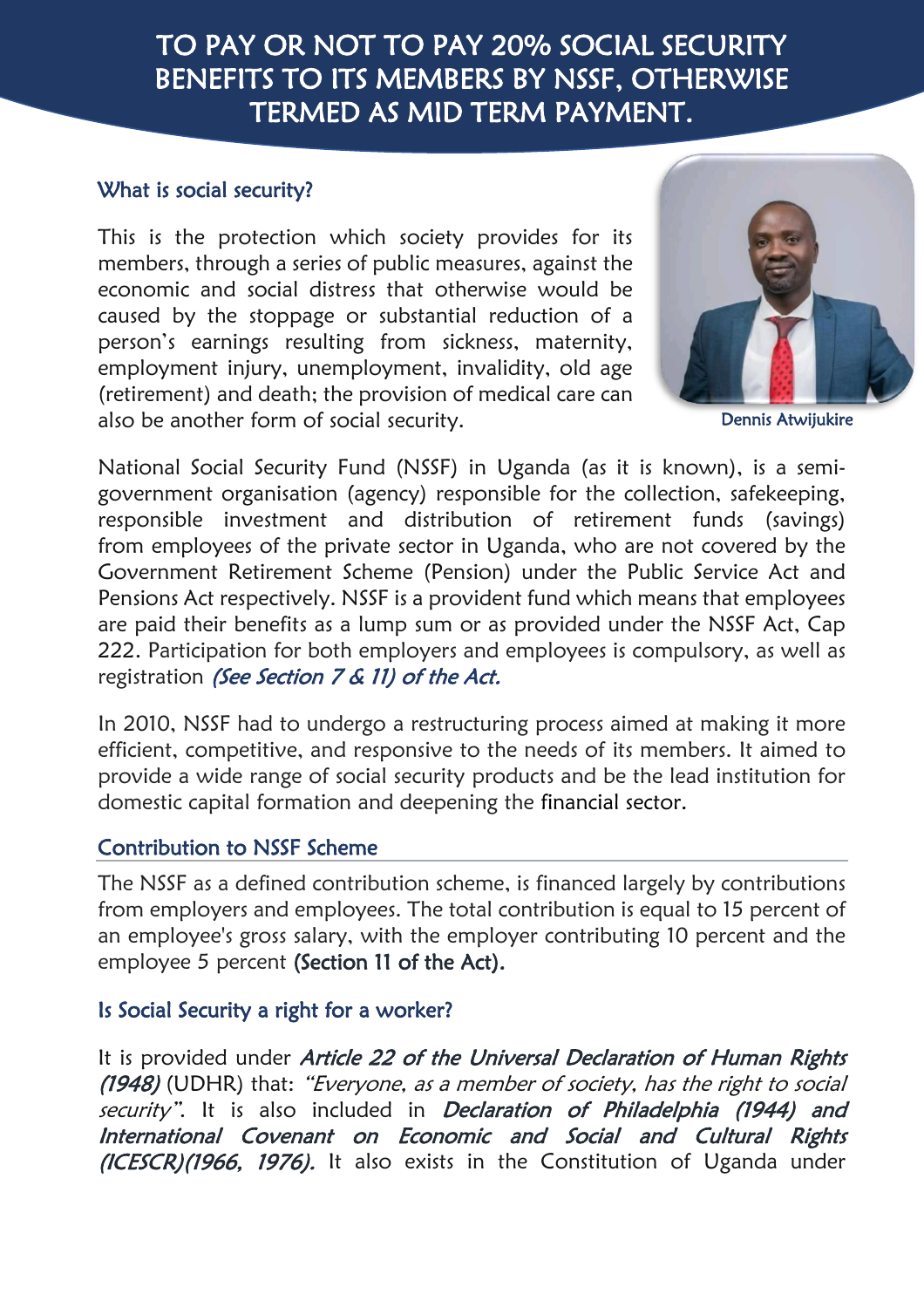Objective XIV (b) of The National Objectives & Directive principles of State Policy. It should be noted that, Uganda is a party to or has ratified many of these international instruments, especially the UDHR and ICESCR.

Employees of the private sector who contribute to the National Social Security Fund (NSSF) are entitled to five benefits, (Section 19) whichever comes first and they include:

- Age benefit paid to a member who has reached the retirement age of 55, (Section 20)
- Withdrawal benefit: Paid to a member who has reached the age of 50 and is out of regular employment for one year. (Section 21)
- Invalidity benefit: Paid to a member who has become incapable of gainful employment. (Section 22)
- Survivor's benefit: Paid to the dependent survivor of a member. (Section 23)
- Emigration grant/benefit: Paid to a member who is leaving Uganda permanently. (Section 24)

## Circumstances where an employee is entitled to get his or her benefit from NSSF

## (a) Age benefit:

An employee is entitled to this benefit if he or she attains the age of fifty years and has retired from regular employment; or if he or she attains the age of fiftyfive years, whichever comes first. Section 20

#### (b) Withdrawal benefit:

An employee is entitled to this benefit if he or she attains the age of fifty years; and if he or she has not been employed under a contract of service for a period of one year immediately preceding his or her claim. (Section 21). This may also apply to instances where, a person had been employed under the category that falls within Section 6 & 7 and then joins Public Service as governed by the Public Service Act, and therefore is entitled to Pension under the Pensions Act.

#### (c) Invalidity benefit:

An employee is entitled to this benefit if he or she is subject to such physical or mental disability as to be suffering from permanent total incapacity; or if he or she is subject to such physical or mental disability as to be suffering from partial incapacity of a permanent nature and he or she is unable by reason of that disability to earn a reasonable livelihood or to continue working for gain. (Section 22)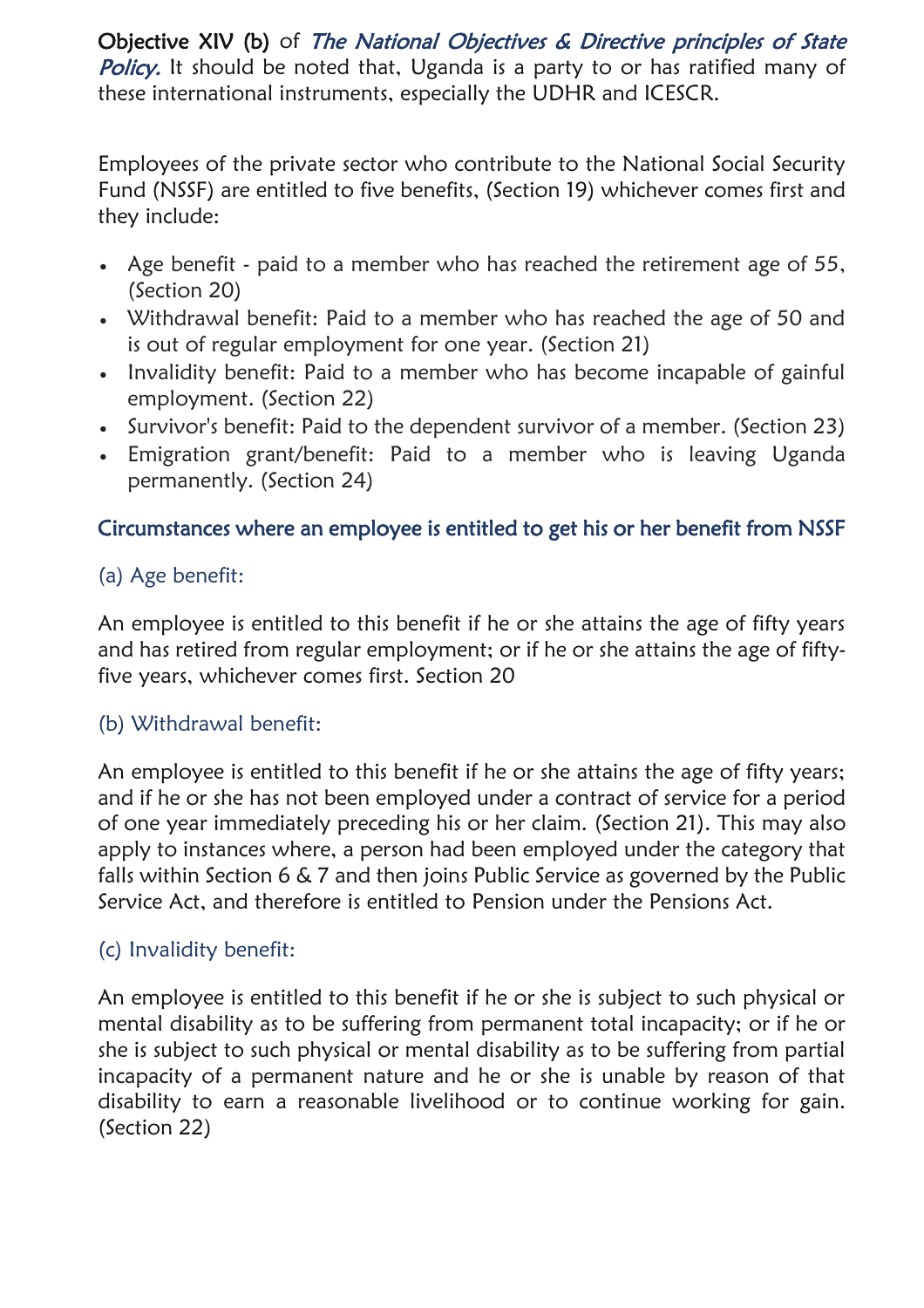#### (d) Emigration grant:

An employee may access this benefit when he or she emigrates permanently from Uganda to a country with no reciprocal arrangement with Uganda and if contributions have been paid in respect of that member to the fund during four financial years. (Section 23)

## (e) Survivor's benefit:

In case of death of an employee, the deceased member's benefit shall be payable to the survivors. This could be a wife, a husband, a son or daughter under eighteen years of age or a son or daughter of or above the age of eighteen years who is wholly or substantially dependent on the deceased, a parent, a brother or a sister, a grandparent, a grandchild or any other relatives. (Section 24)

### The question therefore, to ask ourselves is, considering the benefits that are contained under the Act, does the Board have powers or mandate to pay the proposed 20% (midterm payment) of the benefits to its members before the conditions laid out in Sections 20,21,22,23&24 are met or satisfied with?.

To be able to answer this question, we need to first interrogate the purpose for the establishment of the fund, what was the intention of the legislature in enacting the Act (NSSF Act) which establishes the Fund (the purpose of the Act), and the powers/mandate of the Board under the Act.

By reading the Act, it can be clearly deduced that the intention of parliament was to enact a law to provide for the establishment of a National Social Security Fund and to provide for its membership, the payment of contributions to, and the payment of benefits out of the fund and for other purposes connected therewith.

In so doing, the legislators categorically made it clear under Section 19 of the Act, the benefits that are entitled to a member, and set conditions under which he/she has to get it or claim it. This means that the parliament was alive to the purpose and used clear and unambiguous words. In other words, parliament employed the Purposive and the Literal Rules of Interpretation while enacting this law.

Nowhere in the Act, did Parliament intend to provide a different interpretation to this Act. It is not provided under the Act that members should access or claim for their benefits other than under circumstances that fall under those mentioned in Sections 20-24. If parliament intended to do that, (that members should access their benefits other than those mentioned), it would have provided for it in clear and unambiguous terms. The literal Rule means of interpretation, demands that words of an Act (Law) must be given their ordinary meaning and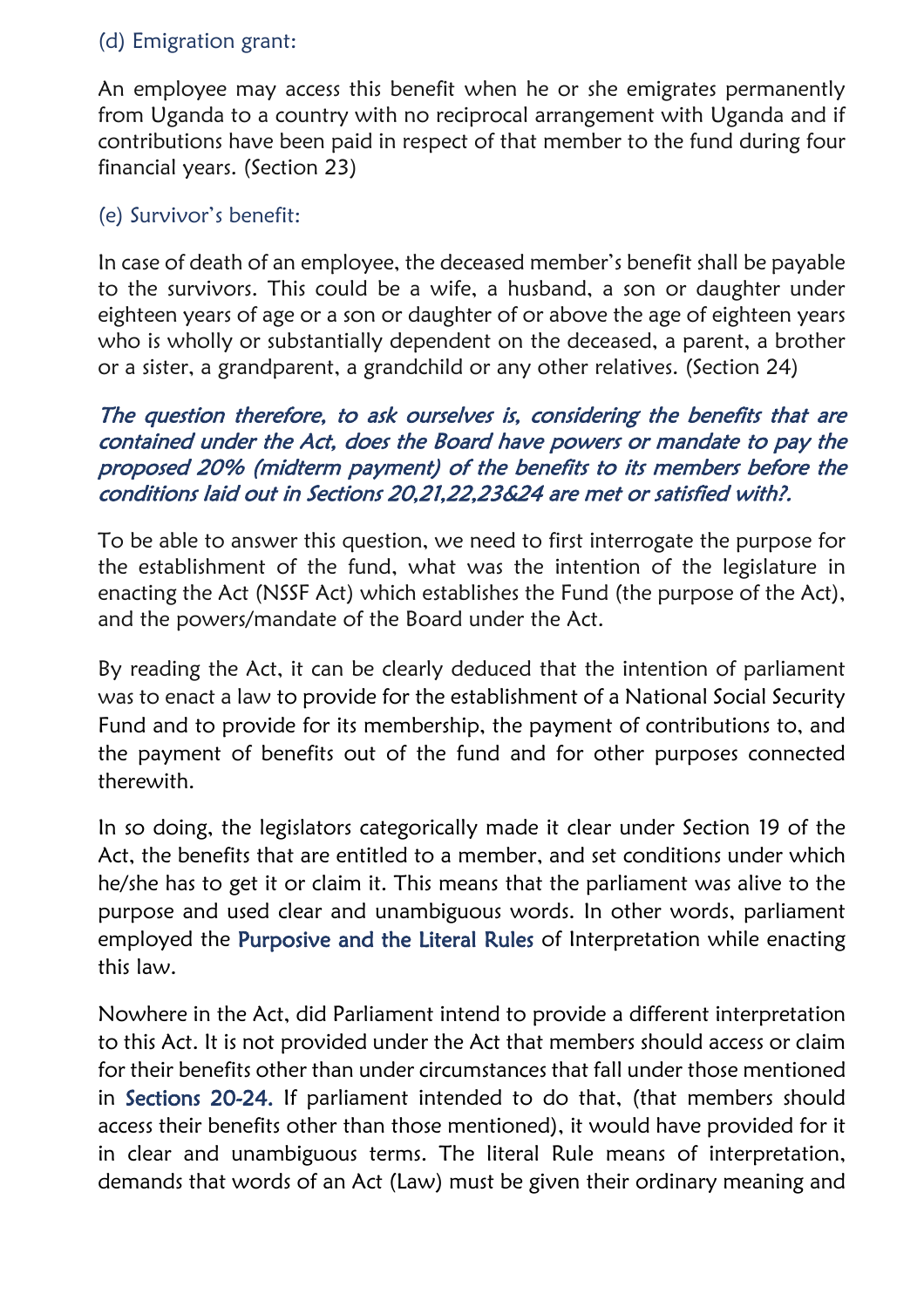be interpreted/ construed as they appear in the Act. In other words, words of an Act must be given their ordinary English meaning not to cause an absurdity. I am very much sure some of these parliamentarians, some of who are lawyers know this rule of interpretation.

The parliament did not intend that the contributing members of the fund should access their funds as and when they so wish, that, if a pandemic like the Covid 19 strikes, Ebola, Cholera, influenza etc then the members should begin asking to be paid their benefit or a certain percentage thereof even when they have not attained the conditions laid under the Act. To so, would be to misinterprete the purpose for which the fund was established. The Board would be setting a wrong precedent if it does pay the 20% or midterm because a pandemic has arisen. Assuming another pandemic happens next year and other years to come, should NSSF keep on paying the 20%?. My answer is no as this is bound to deplete the members savings and even distorts the purpose for which the fund was set up.

Therefore, on reading of the entire Act, it can be deduced that the purpose for the establishment of the fund was and is to provide for a form of security of income when the member is no longer able to earn a livelihood, is no longer still in gainful employment; by reason of old age, physical or mental disability causing permanent or partial incapacity, has left the country, a member has died; under which the benefits would be paid to his/her dependants. This is because these acts as set out under Sections 20-24 are a natural consequence and are bound to happen in a person's life time. So, the question again would be, if a member is paid a certain percentage because an epidemic or pandemic; whatever name you may want to call it has happened, say a member is 45 years, what would happen if he/she attains the retirement age, dies, becomes permanent incapacitated and is unable to earn a livelihood and still has children/dependants to take care of ?.

Another argument would be that, since members of NSSF are asking to be paid a certain percentage of their benefit before meeting the conditions set out under the law and because a pandemic has occurred, then the public servants under the Pensions Act should also demand for a certain percentage of their entitlement of Pension before they retire. To do so, under any of the above would be to disregard the purpose for which the same were established.

Another question to be interrogated is, whether the Board has the mandate/powers to pay the members their benefits before meeting the conditions set out under the Act. Under Section 4 of the NSSF Act, its provided the Functions and duties (powers) of the Board. Section 4(2) provides that, In the performance of its functions and duties and in the exercise of its powers, the